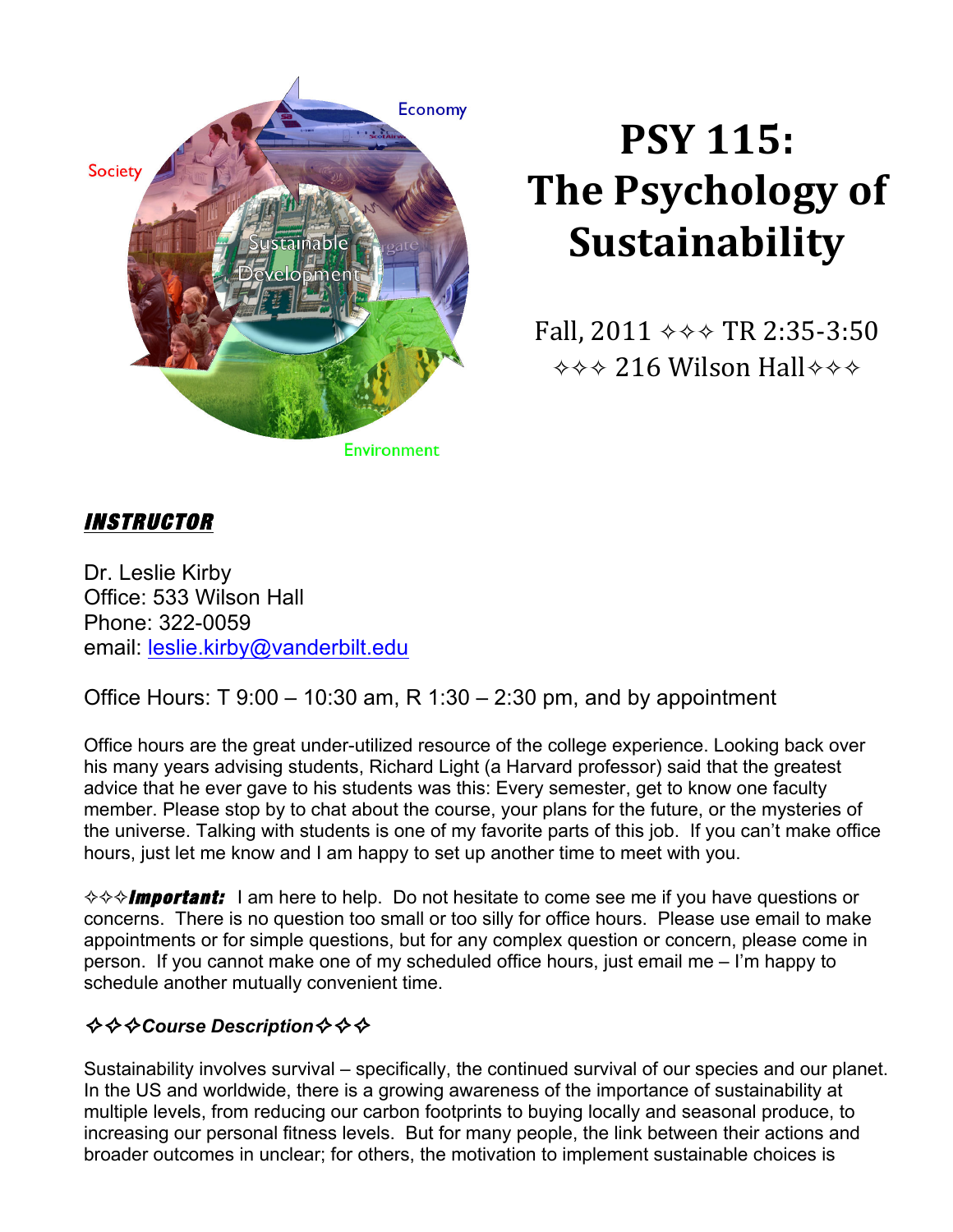absent, or the barriers are too high. The course will focus on the psychological processes involved in making choices regarding sustainability, at a personal, family, community and global level. We will read and discuss cutting-edge research on factors influencing decision-making, including social influences, motivational and emotional influences, and cognitive factors such as attention and memory. We will also use what we have learned theoretically and empirically to carry out a sustainability project on campus or in the local community.

Please note that this course will be PAPERLESS to the extent possible. You are encouraged to use the electronic version of the textbook, and to take notes via computer or other electronic device (note: this is a suggestion, it is not required; you are welcome to take notes on paper if you're more comfortable with that format). All feedback will be given electronically (please make a habit of checking your VU email and also the course page on OAK).

# ✧✧✧*Course Objectives*✧✧✧

 $\diamondsuit$  First, to learn about the psychology of attitudes, attitude change, and personal barriers to implementation of more sustainable practices.

 $\diamondsuit$  Second, to develop an increased appreciation for nature and the variety of ways you can interact with (and have FUN with) nature.

 $\diamond$  Third, you should hone your critical thinking and writing skills, both formal and informal writing.

 $\diamondsuit$  Fourth, as part of the writing process, you will learn how to give substantive, meaningful and fair critiques of others' work.

 $\diamondsuit$  Fifth, you should discover the personal relevance of the course material, including understanding the role of psychological forces in your life and the lives of others, and an appreciation of the practical value of psychology.

## ✧✧✧*Required Materials*✧✧✧

 $\diamondsuit$  Conservation Psychology: Understanding and Promoting Human Care for Nature: Susan Clayton & Gene Myers. An electronic version of the text is available; if you wish to use the electronic version and have trouble finding it, please let me know.

✧ For some class sessions, you will have additional *required* readings, which will be posted online (Blackboard, accessed via *http://www.vanderbilt.edu/oak )* . These readings are NOT optional, and WILL be covered in class discussions. You will also be expected to draw on these readings for your writing assignments.

 $\diamond$  For some class periods, I will place a set of Powerpoint slides on Blackboard. You will be expected to review these slides prior to coming to class. We will generally not view the slides in class (since the focus of this course is discussion rather than lecture). But we will draw on the slides in class discussions, and you should treat them as an additional reading assignment.

## ✧✧✧*Supplementary Materials*✧✧✧

✧ For most topics, a set of *supplemental* readings will be posted on Blackboard. These supplemental readings are OPTIONAL, and are provided for those of you who would like further information on a particular theme from the course.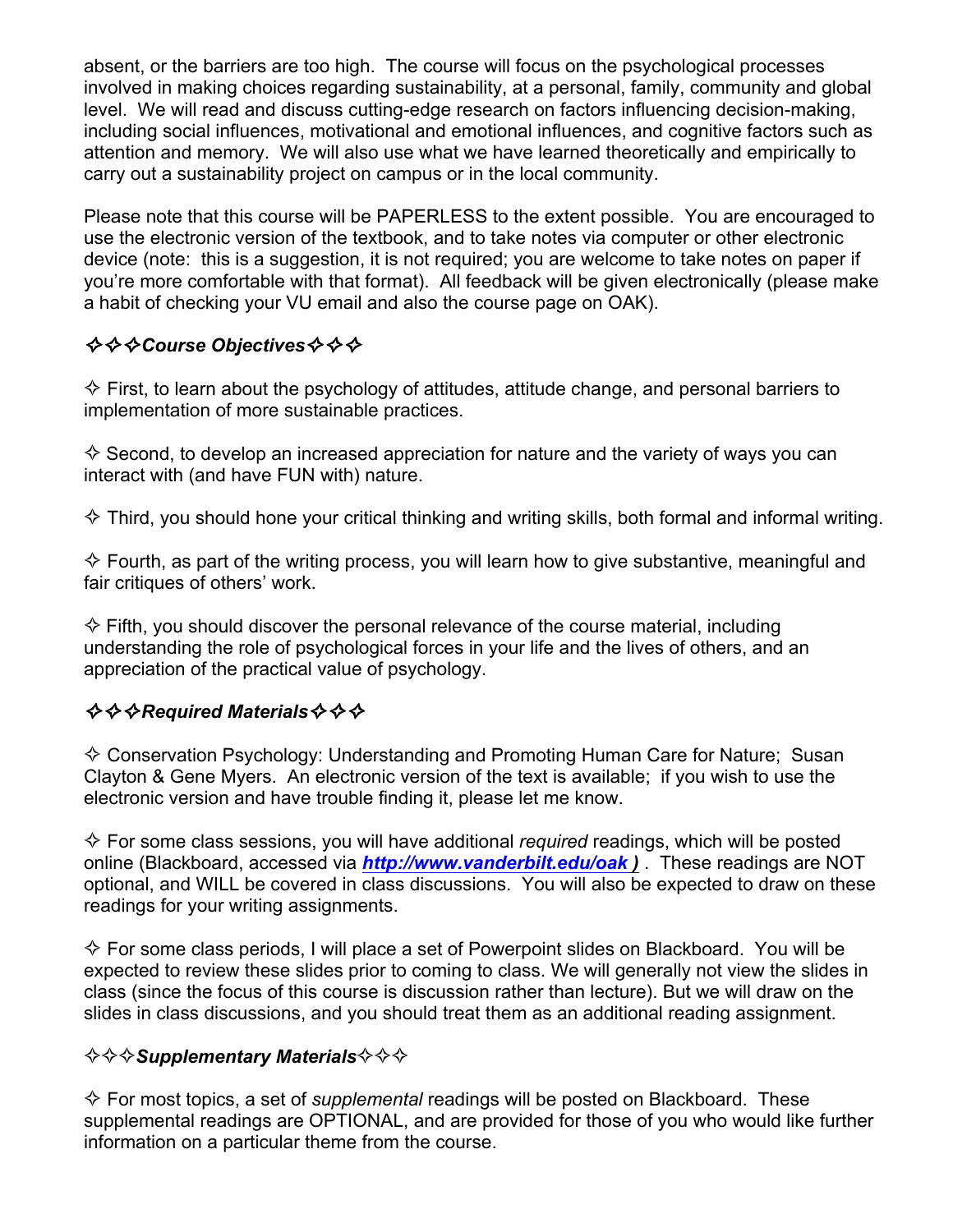$\diamond$  For each topic, a set of related web links will be provided on Blackboard. These links, like the supplemental readings, are provided for those of you who would like further information on a particular topic.

 $\diamond$  For each class session, we will have a "Song of the Day". The song information will be posted on Blackboard, and we will play them before and after class. These songs are purely for fun, and as a potential study aide. You are not required to know anything about the songs, or even to listen to them.

# ✧✧✧*YOUR GRADE*✧✧✧

There are NO EXAMS in this course. Rather, your course grade is based on the weighted average of a variety of written and participatory assignments:

### ✧ **Class Participation & Attendance – 15%**

This is a class based on collaborative discourse. As such, it requires constant attendance, critical thinking about the readings and other assignments, and active participation in class discussions. I expect that you will attend each and every class, and that you come prepared to talk about – and question – the reading assignments for that particular day.

More broadly speaking: Ask questions. Be curious. You are more than welcome to have a different opinion than that presented in the readings or by me or your other classmates. Just be sure to share your perspective in a productive and supportive manner. Since the course will be conducted as a seminar rather than a series of lectures, the substance of our class meetings will primarily consist of **your responses** to the course readings. Your thoughts and questions will provide the starting point for our discussions.

Because participation is so crucial to this course, the participation component is worth 10% of your final grade, and attendance alone is worth an additional 5%. You may miss 1-2 classes without it impacting your grade, after that I reserve the write to lower your grade at my discretion. Please note that this means even if you attend every class, your grade will be a full letter grade lower if you never participate. If you are reluctant to speak up in class, please talk to me and we'll figure out a way for you to participate. We will have a class blog, so that is one option for those who don't like to talk in class.

I grade participation over the course of the whole semester. The grade represents my overall assessment of your participation in the class. I will give you an indication at midterm of what your participation grade would be if the class indicated at that point, but your final grade in participation won't be computed until the end of the semester.

### ✧ **Try-Its/Journal: 10%**

You will complete regular journal writing assignments involving "try-it" activities (personal mini-experiments) and/or thought questions relating to the readings and class discussions. You will complete a journal assignment most every week. I will ask you to complete some of these before coming to class; others we may do in class. These journal assignments will involve writing a short, reflective paper (usually 1-2 pages) regarding what you learned (if anything), what worked (or did not), and if the exercise changed you in any way or made you consider how you live your life. Journal assignments will be graded and returned weekly, so that you have feedback you can incorporate into future assignments. On some of these assignments, you will (anonymously) review and provide feedback on a classmate's assignment. All together, the journal assignments will be worth 10% total of your grade.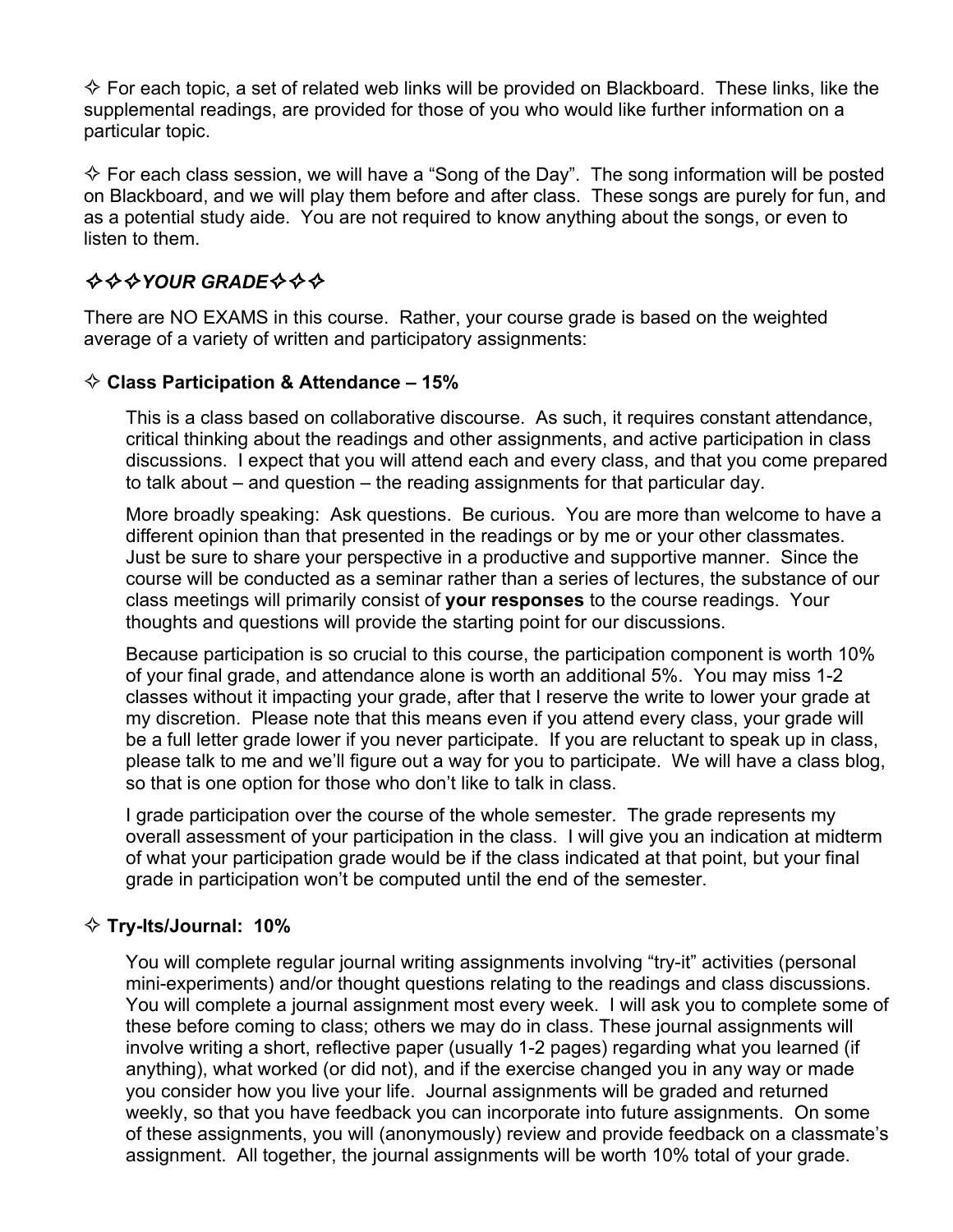### ✧ **Class Research Project: 20%**

We will work together as a class to develop a survey on barriers to sustainability, administer the survey, then interpret the data results (I will analyze the data) and react to them. This will involve a series of short assignments as we develop the survey, administering the survey to a number of people outside of class, and then writing a short (2-3 page) reaction paper based on our findings. Although we will develop the survey as a group, you will each administer it separately to friends/family members, and will be responsible for writing an individual reaction paper. This project will begin early in the semester and data collection needs to be completed by the start of Fall Break (October  $6<sup>th</sup>$ ).

#### ✧ **Field Trips: 10%**

As part of the course, you will have the opportunity to participate in a variety of field trips, both on and off campus. This field trips will generally not take place during class time, but rather will take place mostly on weekends and occasionally at night. You are required to participate in at least two of the field trips over the course of the semester, and write short (2-3 page) reaction papers on these field trips. You may participate in all of the field trips if you wish; however, you still only need to turn in two reactions papers (though you can turn in more and take the highest grades if you wish).

#### ✧ **Research/Laboratory participation: 5% (details provided below)**

Research participation is a requirement of this course. You can fulfill this requirement by participating in experiments, writing reports about psychological research, or some combination of the two. Experiments and/or reports must be related to the content of the course, and you will need to turn in a written summary for each study you participate in. You are required to participation in 4 hours of experiments (8 credits), or the paper equivalent. The research participation component amounts to 5% of your grade. You need to complete your research participation component by Fall Break (October  $6<sup>th</sup>$ ) so that you are able to draw on what you've learned in developing your sustainability intervention.

#### ✧ **Sustainability Intervention: 30%**

You will do a service-learning group project (with 1-2 other students) on a sustainability topic of your choice. Your project will involve designing, publicizing, and implementing an intervention to boost sustainability on campus or in the local community. You will choose your topic in consultation with me, but each group will be free to choose what aspect of sustainability to focus on, and how. In total, your sustainability project will comprise 30% of your final grade. There are four steps to this project.

*Step 1.* Create a project proposal for your topic, which will include (1) a discussion of the need for an intervention in your particular area (including historical background, current impact assessments, areas of debate, etc.), (2) psychological motivations for, and barriers to, action in your particular area (including both theoretical and empirical findings in the area), (3) your proposed intervention (including a detailed methods section), and (4) an assessment of what type of impact you think your project will have (both short and long term) and why. Your proposal will be 10 to 15 pages in length and is designed to help you rigorously examine your intervention and its likely impact. You will be expected to use the knowledge you have gained in the course to attempt to "ward off" some of the usual barriers to action in your area. This portion of the project will be worth 10% of your final grade. The proposal will be due by October 13th. You will turn in ONE proposal for each group. You will also peer-review other groups' proposals (anonymously) to provide suggestions and feedback to help them implement their projects. Peer reviews will be due by October 20<sup>th</sup>.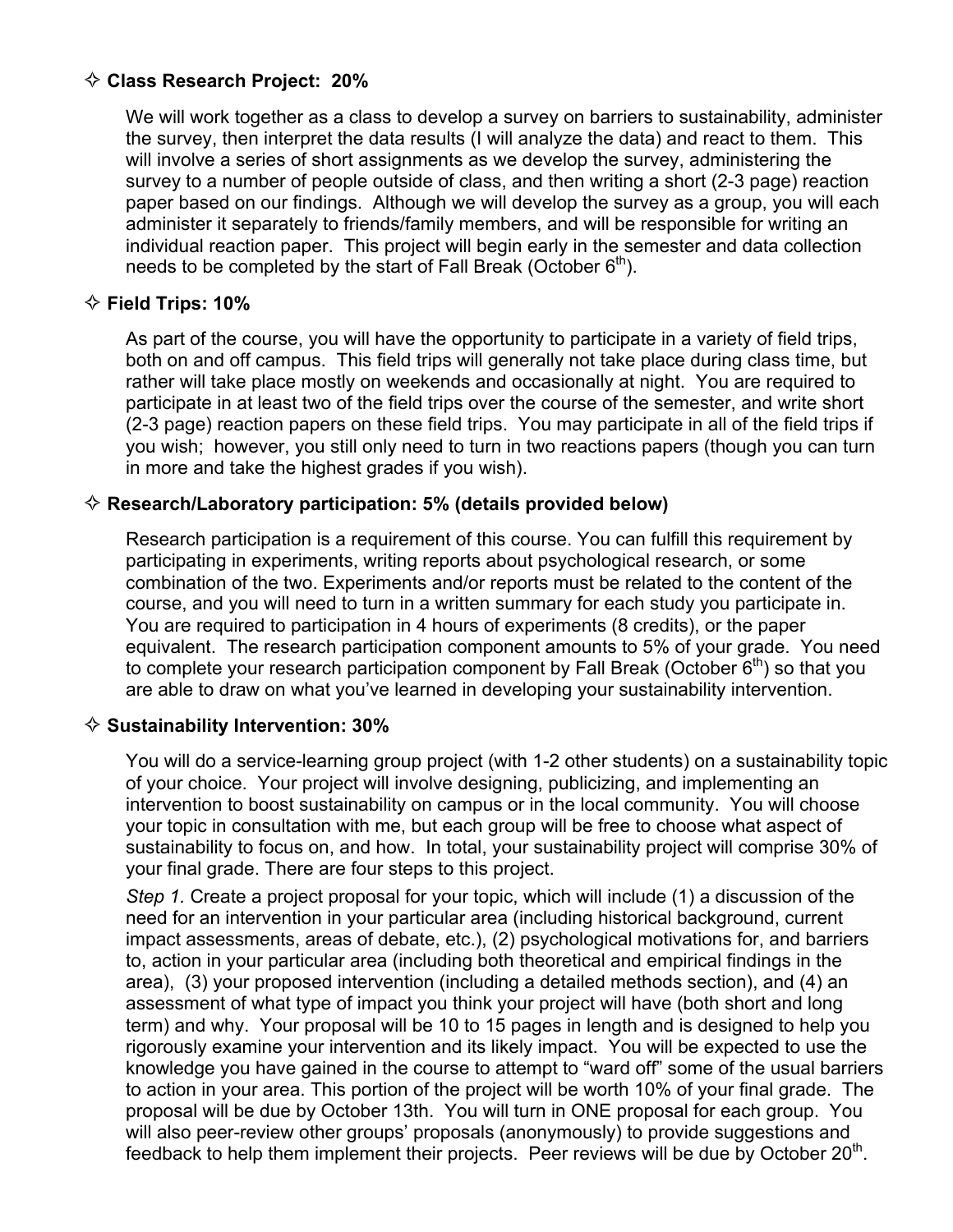*Step 2.* Create a website (or Facebook page, etc.) to publicize the need for action in your area, and also to outline and draw attention to your plan of action. This aspect of the project involves writing of a different type than the more formal writing in the proposal. You will be encouraged to implement social interaction components to your site in order to promote awareness and action (in other words, to get people to come out and help you). This portion of the project will be worth 5% of your final grade. Your website/page must be live by October  $27<sup>th</sup>$ .

*Step 3.* Carry out your project. After carefully planning in your group and consulting extensively with me, you will implement your intervention. The length of the intervention will vary depending on the specifics of your particular project. During the intervention, you will do journal assignments (see above) on the details of your implementation, reactions, etc. Your intervention must be completed prior to Thanksgiving break. Completion of your project is worth 5% of your final grade. Note that although you are encouraged and expected to plan carefully and consider resistance to action, etc., your grade on the project does not depend on the success or failure of your actual intervention. Projects need to be completed by November 19<sup>th</sup> (the start of Thanksgiving Break). This is a final deadline, you are welcome and encouraged to complete your project before this.

*Step 4.* During the last two weeks of the semester, you will do a 15-20 minute class presentation based on your research area. Your presentation should summarize key points from your proposal, details of your intervention, and an assessment of the impact of your project. During your presentation, you should also include interactive elements to engage your classmates in discussion. The class presentation will be worth 10% of your final grade.

#### ✧ **Final Paper: 10%**

In place of a final exam, you will write a final paper (8-12 pages in length) reflecting on your experiences in the course and mapping out a plan for your sustainable future. You will focus on sustainability for your personal, in your interpersonal relationships, your role in your community, and your role as a global citizen. You will be expected to draw on the theoretical and empirical papers we have discussed in class, as well as the practical experience you gained from your sustainability intervention. The final paper will be worth 10% of your grade.

#### ✧ **Grading scale:**

| >= 93% A             | 73-76% C       |
|----------------------|----------------|
| $90 - 92\%$ A-       | 70-72% C-      |
| $87-89\% \text{ B+}$ | $67-69\%$ D+   |
| 83-86% B             | 63-66% D       |
| 80-82% B-            | $60 - 62\%$ D- |
| 77-79% C+            | $\le$ 59% F    |
|                      |                |

#### ✧✧✧*A Note on Feedback*✧✧✧

Research indicates that students better process and incorporate feedback when it is separated from grades. As a result, you will receive written feedback (electronically) on your writing BEFORE receiving your grade. Grades will be posted on OAK 2-3 days after feedback is sent.

### ✧✧✧*Honor System*✧✧✧

This class operates under the principles established by Vanderbilt's Honor Council. Students are bound to abide by the Honor Pledge, which applies to **all work** contributing to a grade in this course. The pledge follows: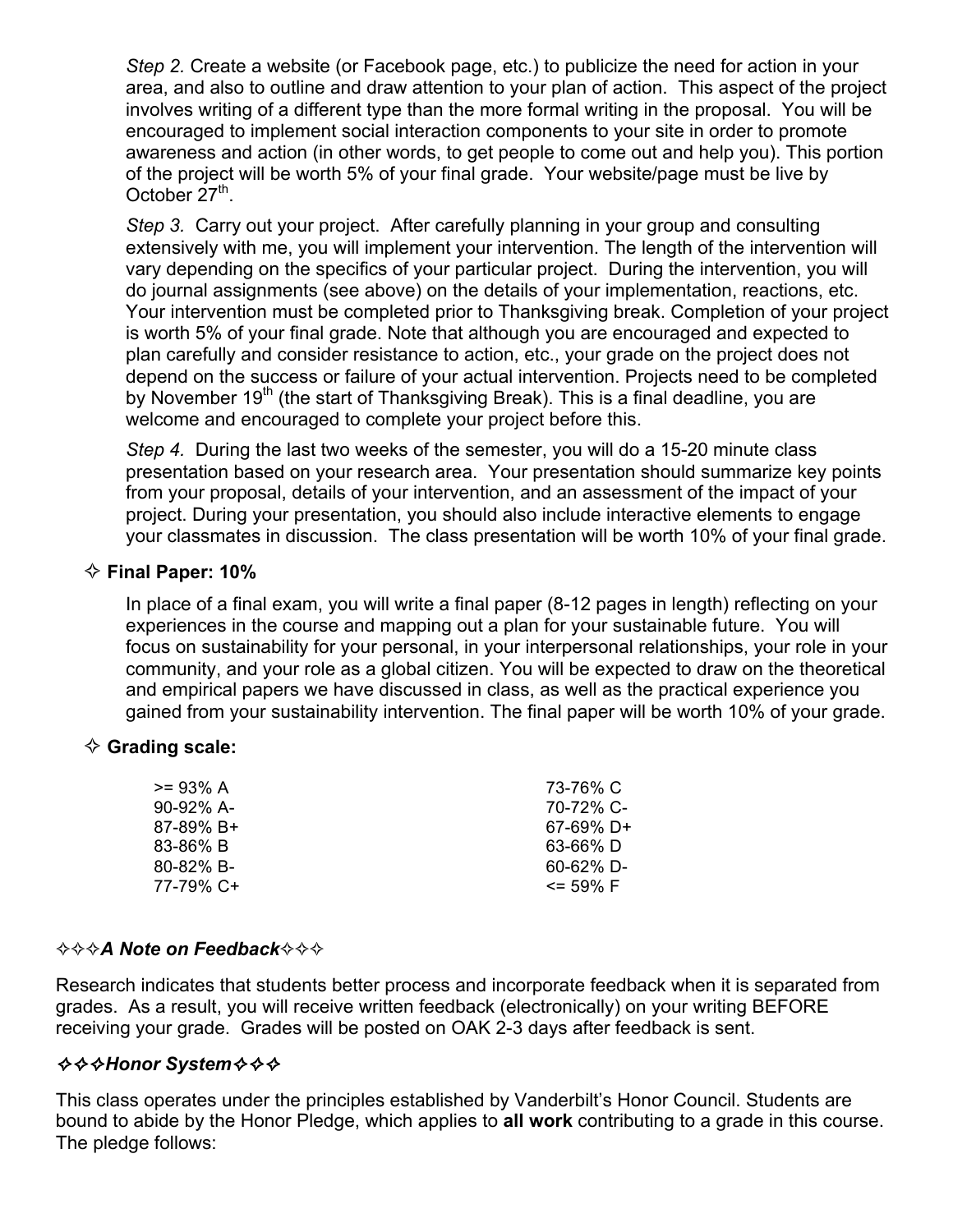"I pledge on my honor that I have neither given nor received unauthorized aid on this assignment."

If you have any doubts about how the Honor Code applies to this class, ask **me** (not a fellow student or the TAs). **I take the Honor Code very seriously**, and I do not hesitate to report suspected cases of misconduct to the Honor Council.

### ✧✧✧*SCHEDULE* ✧✧✧

This schedule is tentative, although we **will** adhere to the exam schedule. In other words, if we get behind on content, or change the order of some of the material, the exams will still be administered on the dates listed below, but will cover only the material we have gotten through.

| <b>Date</b> | <b>Topic</b>                                   | Reading* (check OAK weekly) |
|-------------|------------------------------------------------|-----------------------------|
| R 08/25     | Orientation                                    |                             |
| T 08/30     | Motivations, Goals & Behaviors                 | Textbook, Ch. 1             |
| R 09/01     | <b>Research Skills</b>                         |                             |
| T 09/06     | <b>Construal &amp; Biased Processing</b>       |                             |
| R 09/08     | Guest Speaker - Sam Davidson                   |                             |
| T 09/13     | Cognitive Dissonance & Self-Perception         |                             |
| R 09/15     | Persuasion                                     |                             |
| T 09/20     | Social Influences on Decision-Making           |                             |
| R 09/22     | <b>Emotional Influences on Decision-Making</b> |                             |
| T 09/27     | Human Responses to Nature                      |                             |
| R 09/29     | <b>STUDY DAY</b>                               | no class meeting            |
| T 10/04     | <b>Domestic Nature</b>                         |                             |
| R 10/06     | <b>FALL BREAK</b>                              | no classes                  |
| T 10/11     | <b>Managed Nature</b>                          |                             |
| R 10/13     | <b>Wild Nature</b>                             |                             |
| T 10/18     | <b>Promoting Sustainable Behavior</b>          |                             |
| R 10/20     | <b>Social Dilemmas</b>                         |                             |
| T 10/25     | Sustainable Individuals & Families             |                             |
| R 10/27     | <b>Sustainable Communities</b>                 |                             |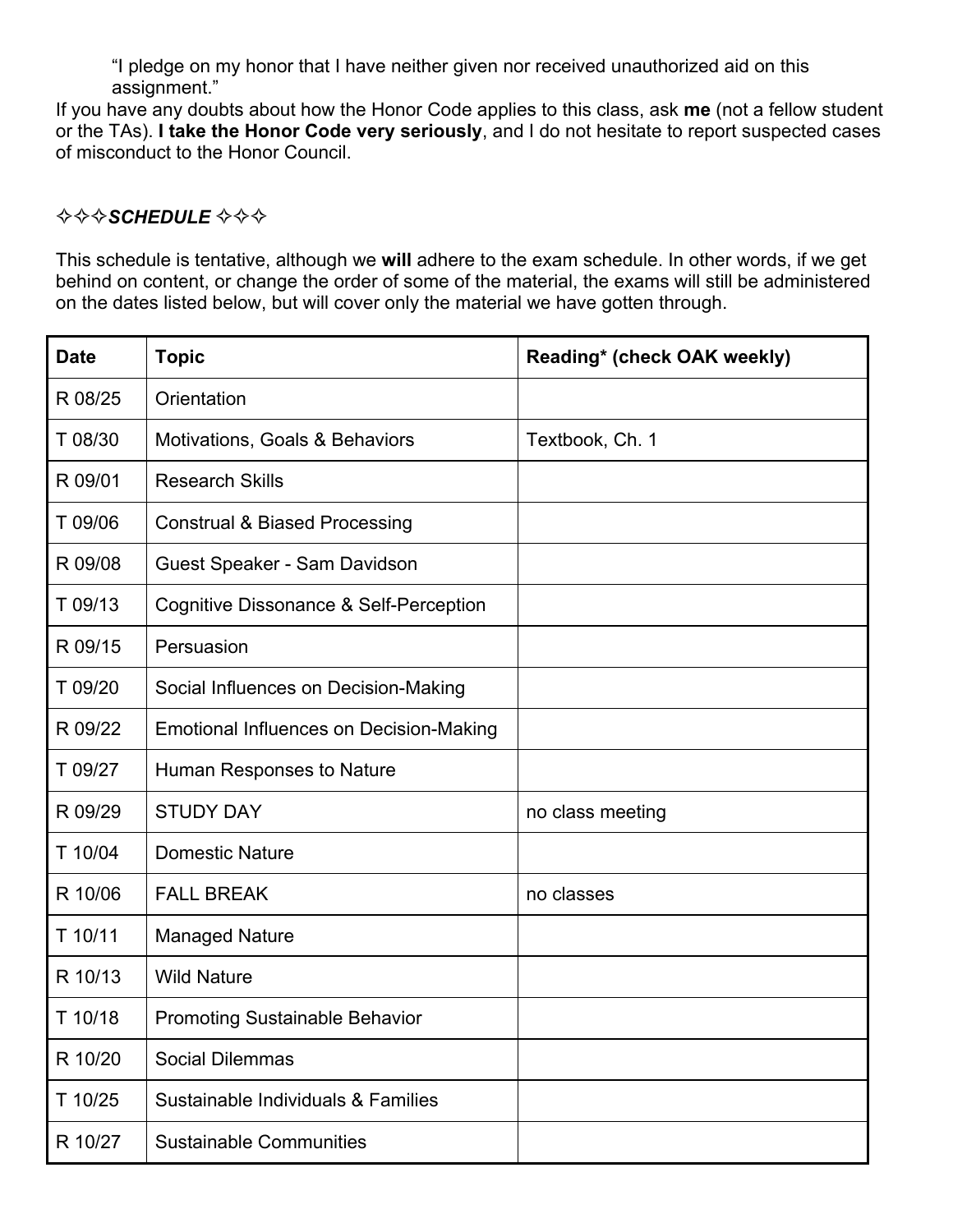| $T$ 11/1  | A Sustainable Planet                                            |                  |
|-----------|-----------------------------------------------------------------|------------------|
| R 11/3    | Positive Psychology & Sustainability                            |                  |
| $T$ 11/8  | <b>Environmental Education</b>                                  |                  |
| R 11/10   | <b>STUDY DAY</b>                                                | no class meeting |
| $T$ 11/15 | Is It Too Late?                                                 |                  |
| R 11/17   | Meaning-Making                                                  |                  |
| T 11/22   | <b>THANKSGIVING BREAK</b>                                       | no classes       |
| R 11/24   | <b>THANKSGIVING BREAK</b>                                       | no classes       |
| T 11/29   | <b>Class Presentations</b>                                      |                  |
| R 12/1    | <b>Class Presentations</b>                                      |                  |
| T 12/6    | <b>Class Presentations</b>                                      |                  |
| R 12/8    | <b>Your Sustainable Future</b>                                  |                  |
|           | Last Day of Classes                                             |                  |
| W 12/14   | final projects due (by 3:00 pm)<br>note: there is NO final exam |                  |
|           |                                                                 |                  |

\* NOTE: readings listed are chapters from primary textbook unless otherwise noted.

# ✧✧✧**Important Additional Dates:**

Tuesday, August  $30<sup>th</sup>$  (11:59 pm) – last day to add a class, change sections, drop a class (no notation on transcript), or register for pass/fail status

Friday, October  $7<sup>th</sup>$  – midterm deficiencies mailed out

Friday, October 14<sup>th</sup> (4:00 pm) – last day to withdraw from a class (instructor & advisor's signature required), last day to change from pass/fail to graded status

Monday, October  $31^{st}$  – spring enrollment begins (check with your advisor for your enrollment window)

Thursday, December  $8<sup>th</sup>$  – last day of classes

December  $9^{th} - 17^{th}$  – final examination period (check your individual courses or the university registrar website for exam dates/times; exams are scheduled by the university registrar, not individual instructors and may not be changed)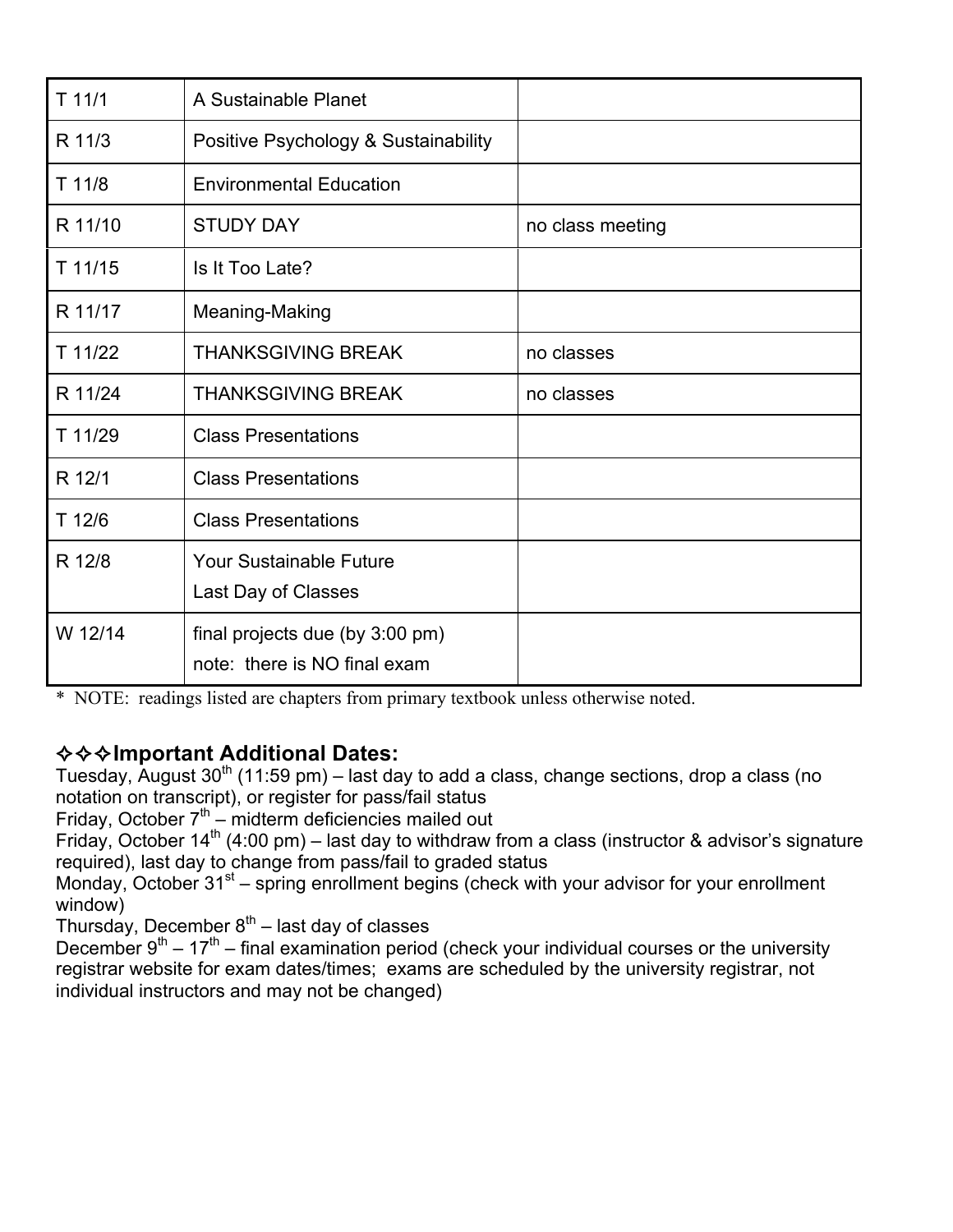## **RESEARCH PARTICIPATION REQUIREMENT**

Psychology is an empirical science. Therefore it is important for students in psychology courses to have first-hand acquaintance with actual experiments. By seeing how experiments are done, students can appreciate the methods, purposes, and results of psychological research. To fulfill this purpose, each student is given the opportunity to spend a few hours participating in research conducted by faculty and graduate students of the Department of Psychology and/or doing library research related to psychological experiments.

## ✧✧✧**OPTION 1: PARTICIPATION IN PSYCHOLOGICAL EXPERIMENTS**✧✧✧

The *requirement* is **8** credits, with each credit representing one half hour of research participation time. Many studies last between 30 and 60 minutes, and are therefore worth from 1 - 2 credits. A few sessions may last over an hour; for these you will receive correspondingly more units of credit.

If you are taking another Psychology course that requires lab participation, you are welcome to "double-count" your participation hours – so you do not need to do 8 additional credits for this course. However, unlike those courses where you have until the end of the semester, for this course, you need to have 8 credits completed by Fall Break (October  $6<sup>th</sup>$ ). If you begin participating in experiments early in the semester, there will be enough research projects to provide all students with an opportunity to gain all 8 credits by Fall Break. However, **students who delay their participation until mid-late September may find it difficult to gain enough credits**. If you fail to gain enough credits, then you must complete the requirement by writing reports (see option 3 below).

You will sign up for studies using the Department of Psychology's **Research Sign-up System**. Instructions for using this system are available at:

### http://www.vanderbilt.edu/psychological\_sciences/ResearchParticipation

From that site you will find detailed instructions in the Student Participation Manual: http://www.vanderbilt.edu/psychological\_sciences/research/sonamanuals/SubjectPoolEMSManualSt udent2010.pdf (also posted on Oak). **Please read the instructions, before using the system.** 

A link to the Research Sign-up system is available through the same website, or you may access the Research Sign-up System directly at:

### http://vanderbilt.sona-systems.com/

The Research Sign-up System lists multiple experiments, and provides a brief description of the experiments in order to let you choose which studies to participate in. The system will automatically assign you the amount of credits earned (usually within 24 hours of completing the study). You can check on the system at any time to make sure that you have been credited for the experiments that you participated in, and check your current total balance. In order for your credits to be counted for the right class, it is important that you select your class when you register for the first time on the system. It is possible to edit your profile, and re-assign credits later if you fail to pick your class when you register, but it is easier to just pick the proper class from the start.